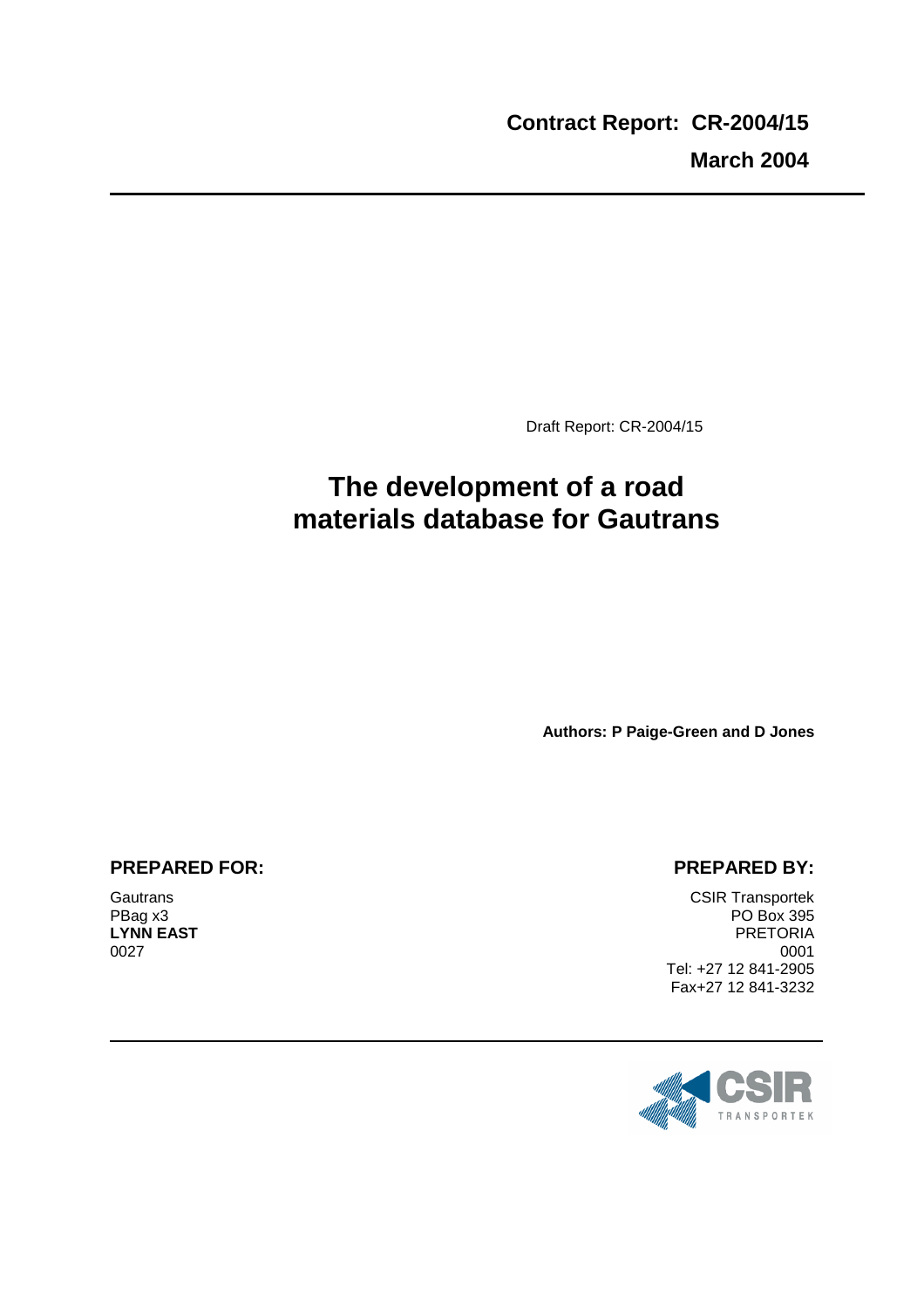| DOCUMENT RETRIEVAL PAGE                             |                                                           |                                                        |                                     | <b>Report No: CR-2004/15</b>                                                                                                                                                                                                                                                                                                                                                                                                                                                                                                             |
|-----------------------------------------------------|-----------------------------------------------------------|--------------------------------------------------------|-------------------------------------|------------------------------------------------------------------------------------------------------------------------------------------------------------------------------------------------------------------------------------------------------------------------------------------------------------------------------------------------------------------------------------------------------------------------------------------------------------------------------------------------------------------------------------------|
| Title:                                              | The development of a road materials database for Gautrans |                                                        |                                     |                                                                                                                                                                                                                                                                                                                                                                                                                                                                                                                                          |
| Authors: P Paige-Green and D Jones                  |                                                           |                                                        |                                     |                                                                                                                                                                                                                                                                                                                                                                                                                                                                                                                                          |
| <b>Client:</b>                                      | <b>Client Reference No:</b>                               | Date:                                                  |                                     | <b>Distribution:</b>                                                                                                                                                                                                                                                                                                                                                                                                                                                                                                                     |
| Gautrans                                            | CR-2004/15                                                | March 2004                                             |                                     | <b>Client Confidential</b>                                                                                                                                                                                                                                                                                                                                                                                                                                                                                                               |
| Project No: TIK32                                   |                                                           | <b>ISBN:</b><br><b>OE2: Infrastructure Engineering</b> |                                     |                                                                                                                                                                                                                                                                                                                                                                                                                                                                                                                                          |
| <b>Abstract:</b>                                    |                                                           |                                                        |                                     |                                                                                                                                                                                                                                                                                                                                                                                                                                                                                                                                          |
| spreadsheets where appropriate.                     |                                                           |                                                        |                                     | database and as an interim means of gathering test data. A modular approach was used to minimise<br>processing time. This was implemented using data from a recycling project and various deficiencies were<br>identified. The database was restructured, eliminating the Inventory module, as the existing information<br>used in the PMS database could be used directly and data input thus minimised. The information that was<br>in the original inventory and is not included in the PMS database has been added to the individual |
| Keywords:<br>Road material database, APT, HVS, LTPP |                                                           |                                                        |                                     |                                                                                                                                                                                                                                                                                                                                                                                                                                                                                                                                          |
|                                                     |                                                           |                                                        |                                     |                                                                                                                                                                                                                                                                                                                                                                                                                                                                                                                                          |
| Proposals for implementation:                       |                                                           |                                                        |                                     |                                                                                                                                                                                                                                                                                                                                                                                                                                                                                                                                          |
| Develop database and implement                      |                                                           |                                                        |                                     |                                                                                                                                                                                                                                                                                                                                                                                                                                                                                                                                          |
| <b>Related documents:</b>                           |                                                           |                                                        |                                     |                                                                                                                                                                                                                                                                                                                                                                                                                                                                                                                                          |
| Contract Report CR-2003/25                          |                                                           |                                                        |                                     |                                                                                                                                                                                                                                                                                                                                                                                                                                                                                                                                          |
| <b>Signatures:</b>                                  |                                                           |                                                        |                                     |                                                                                                                                                                                                                                                                                                                                                                                                                                                                                                                                          |
| LR Sampson<br><b>Language Editor</b>                | LR Sampson<br><b>Technical Review</b>                     | <b>B</b> Verhaeghe<br><b>Prog Manager</b>              | <b>Information</b><br><b>Centre</b> | P Hendricks<br><b>Director</b>                                                                                                                                                                                                                                                                                                                                                                                                                                                                                                           |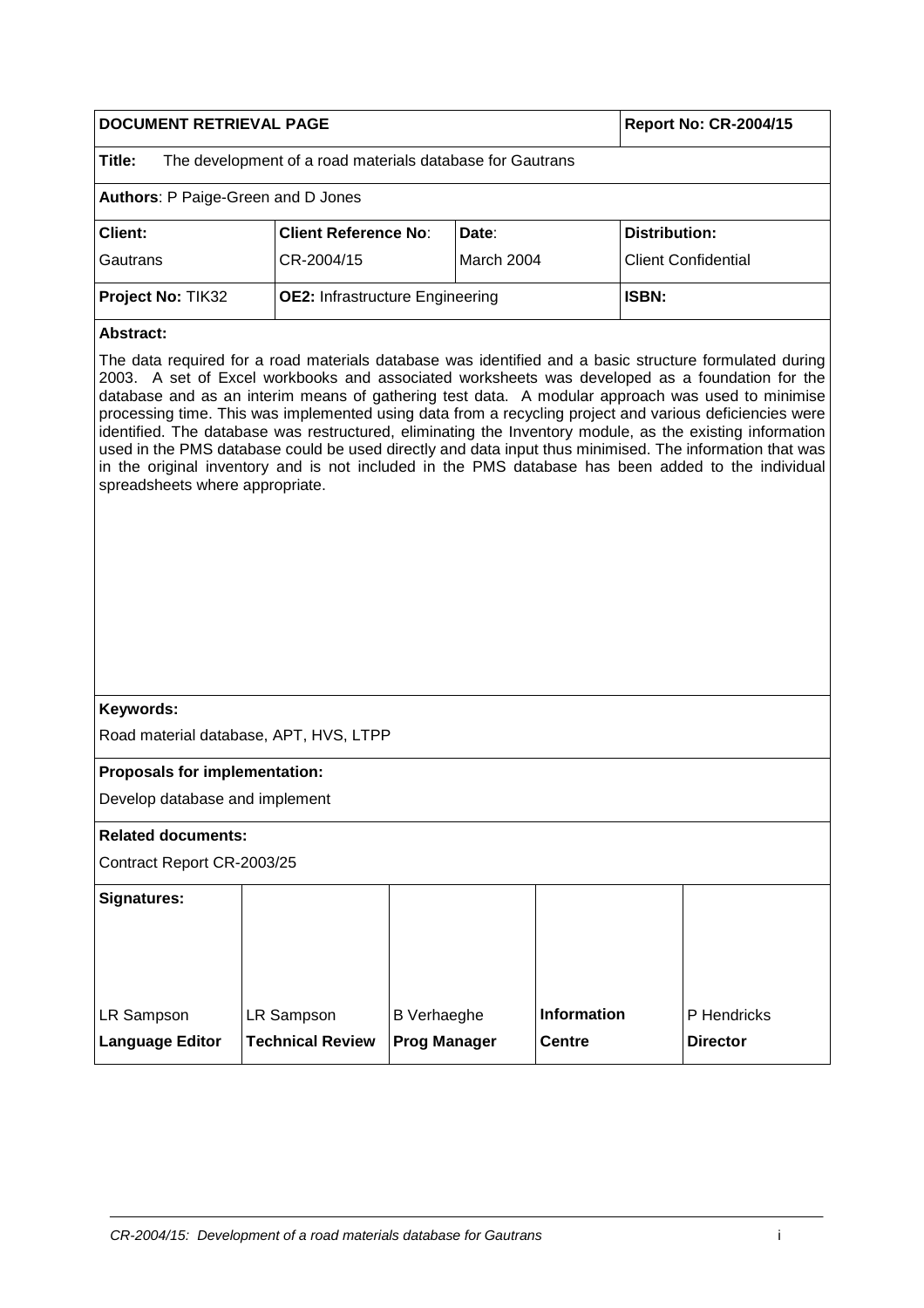CSIR Transportek was requested by Gautrans during 2003 to develop a road materials database. The terms of reference for the study were to:

- Determine what data should be included in the database
- Design a database structure
- Develop an Excel spreadsheet for temporary collection of data
- Provide assistance to the database programmer during the programming of the database (programming by M Verbruggen)

The implementation phase of the project was awarded at the end of 2003 and the following objectives were identified:

- A workshop with Gautrans, CSIR and selected practitioners be held during which the database will be populated using real data (Road P243 is suggested). This will illustrate the practicalities and any problems, as well as obtaining input from the practitioners who will ultimately be responsible for providing the necessary data. It will also provide any fields that may have been omitted in the draft database (Task 1).
- The spreadsheets will then be modified where necessary before consultation with the database programmer (M Verbruggen). Initial consultation will involve aspects concerning the direct transferability of data from spreadsheets to the database to minimise data processing for each project on behalf of Gautrans. Ongoing liaison during the programming operation will be maintained to ensure that the database provides the required functionality (Task 2).
- Once the database is operational, develop spreadsheets for general use by practitioners to facilitate rapid data transferral to the database (Task 3).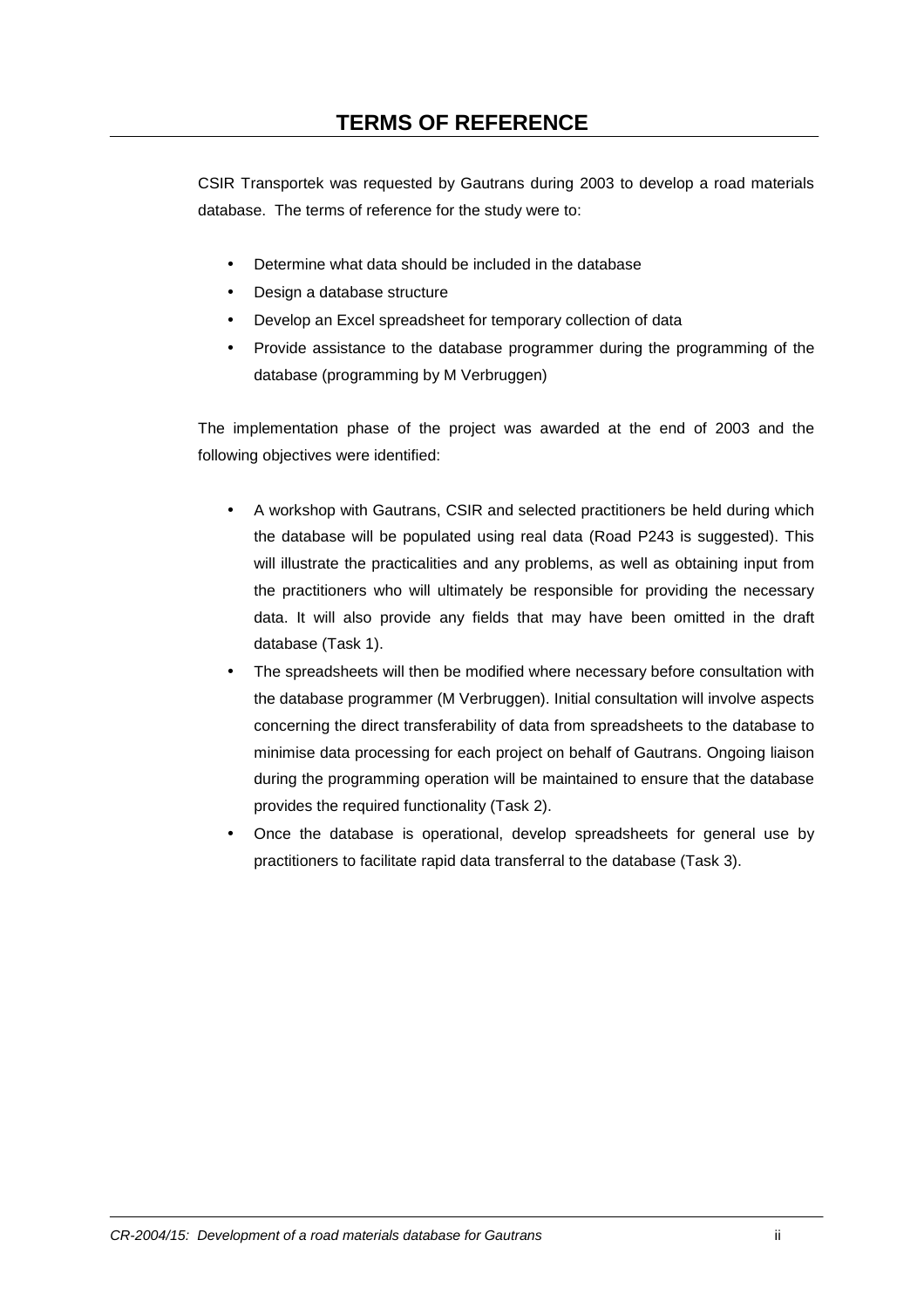- 1. This report is the property of the sponsor and may be published by them provided that:
	- i) The CSIR is acknowledged in the publication.
	- ii) It is published in full, or where only extracts therefrom or a summary or an abridgement thereof is published, the CSIR's prior written approval of the extracts, summary or abridged report is obtained.
	- iii) The CSIR be indemnified against any claim for damages that may result from publication.
- 2. The CSIR will not publish this report or the detailed results without the sponsor's prior consent. The CSIR is, however, entitled to use technical information obtained from the investigation but undertakes, in doing so, not to identify the sponsor or the subject of this investigation.
- 3. The contents of this report may not be used by product manufacturers or suppliers for purposes of sale or publicity of their products, or in advertisements, without the prior written approval of the CSIR.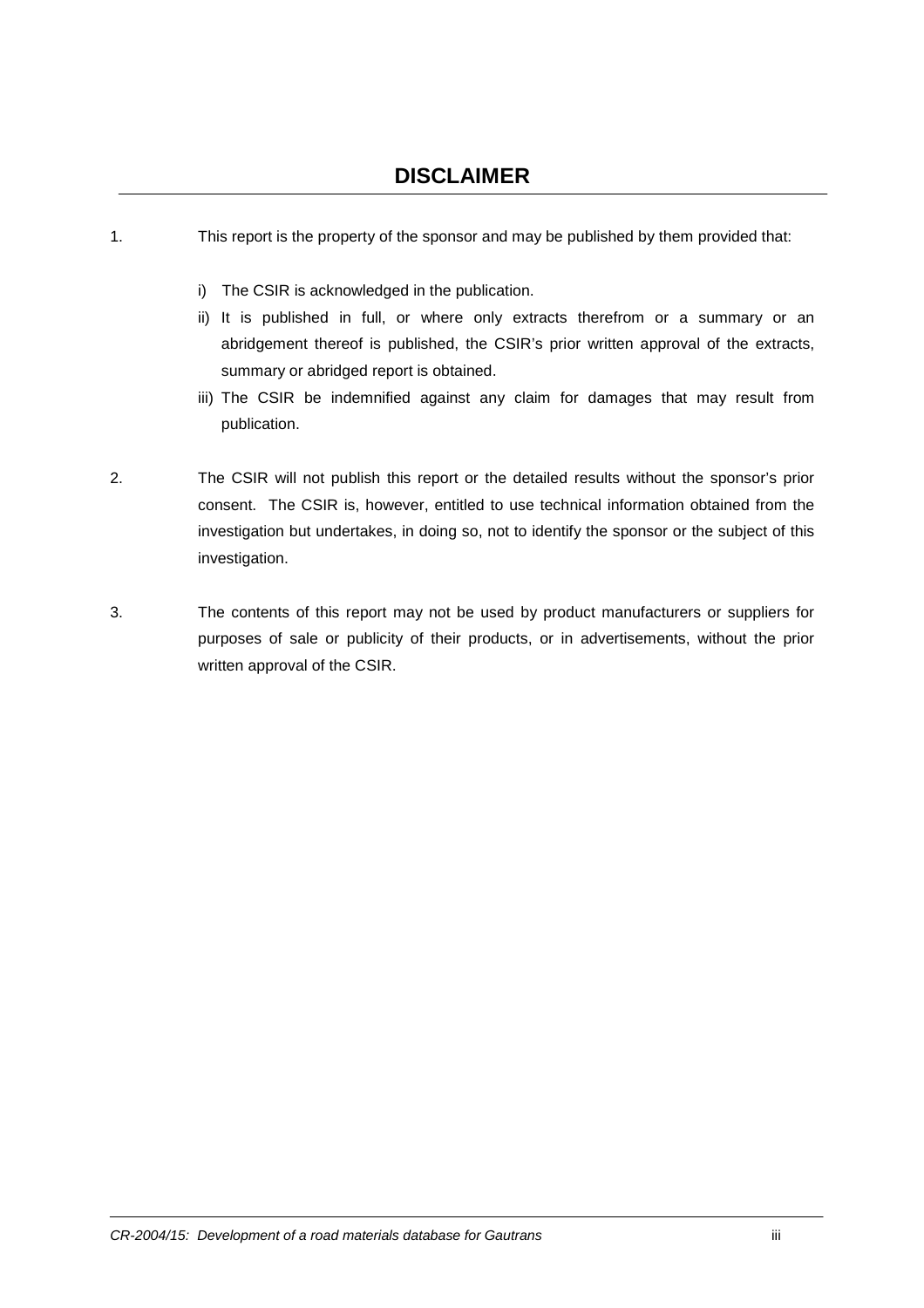# **TABLE OF CONTENTS**

| 1. |      |  |  |
|----|------|--|--|
| 2. |      |  |  |
| 3. |      |  |  |
| 4. |      |  |  |
| 5. |      |  |  |
|    | 5.1  |  |  |
|    | 5.2. |  |  |
|    | 5.3. |  |  |
| 6. |      |  |  |
| 7. |      |  |  |
|    |      |  |  |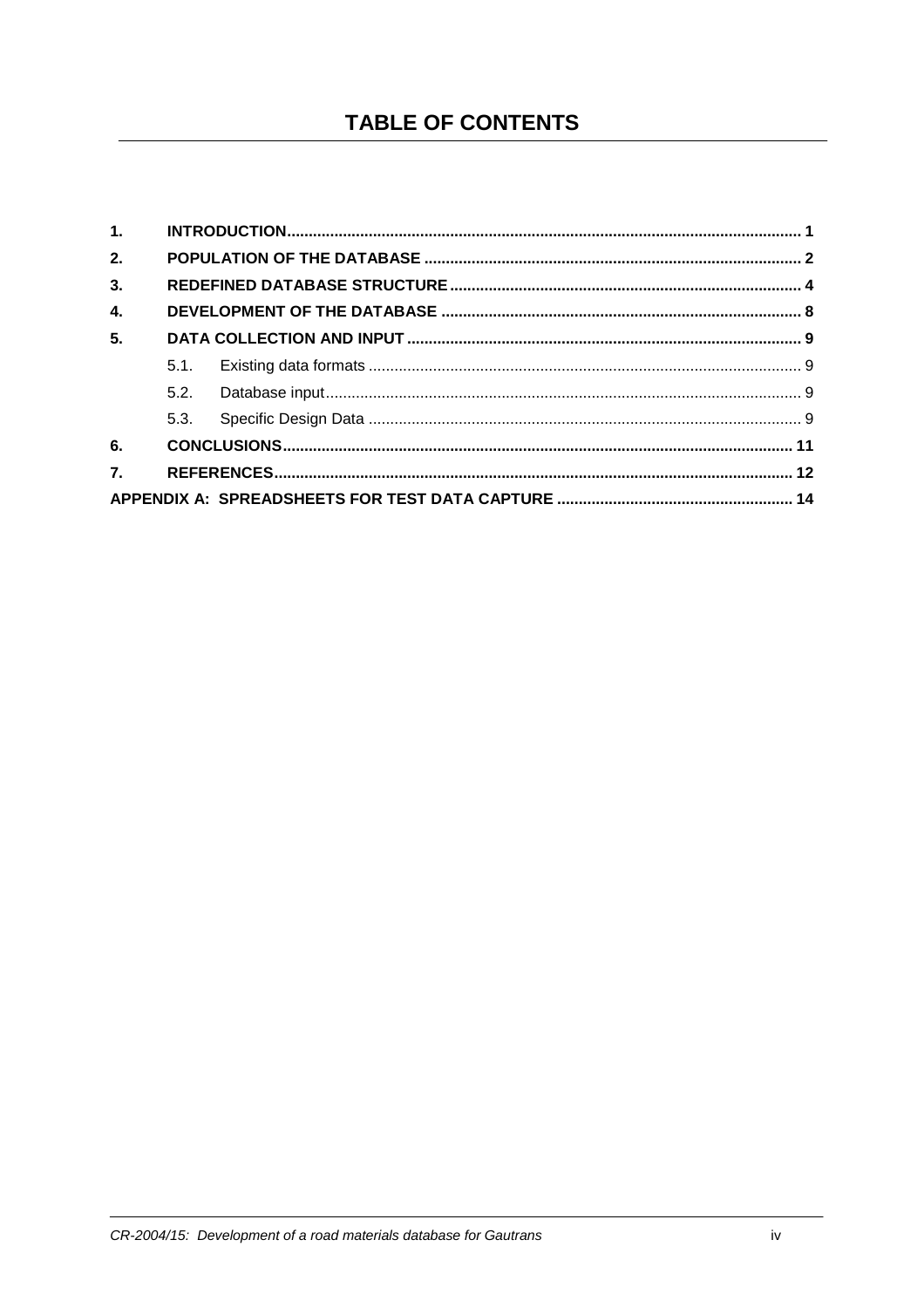## **1. INTRODUCTION**

Preliminary spreadsheets including all of the necessary documentation were developed during Phase 1 of this project and presented in CR-2003/25<sup>1</sup>. Following the award of the implementation phase of the project in December 2003, population of the spreadsheets with data obtained from a full-scale recycling project commenced. This was carried out following discussions and meetings with staff of the Gautrans Laboratory.

In this report, the findings of the discussions and spreadsheet population together with the resulting changes to the database structure are described.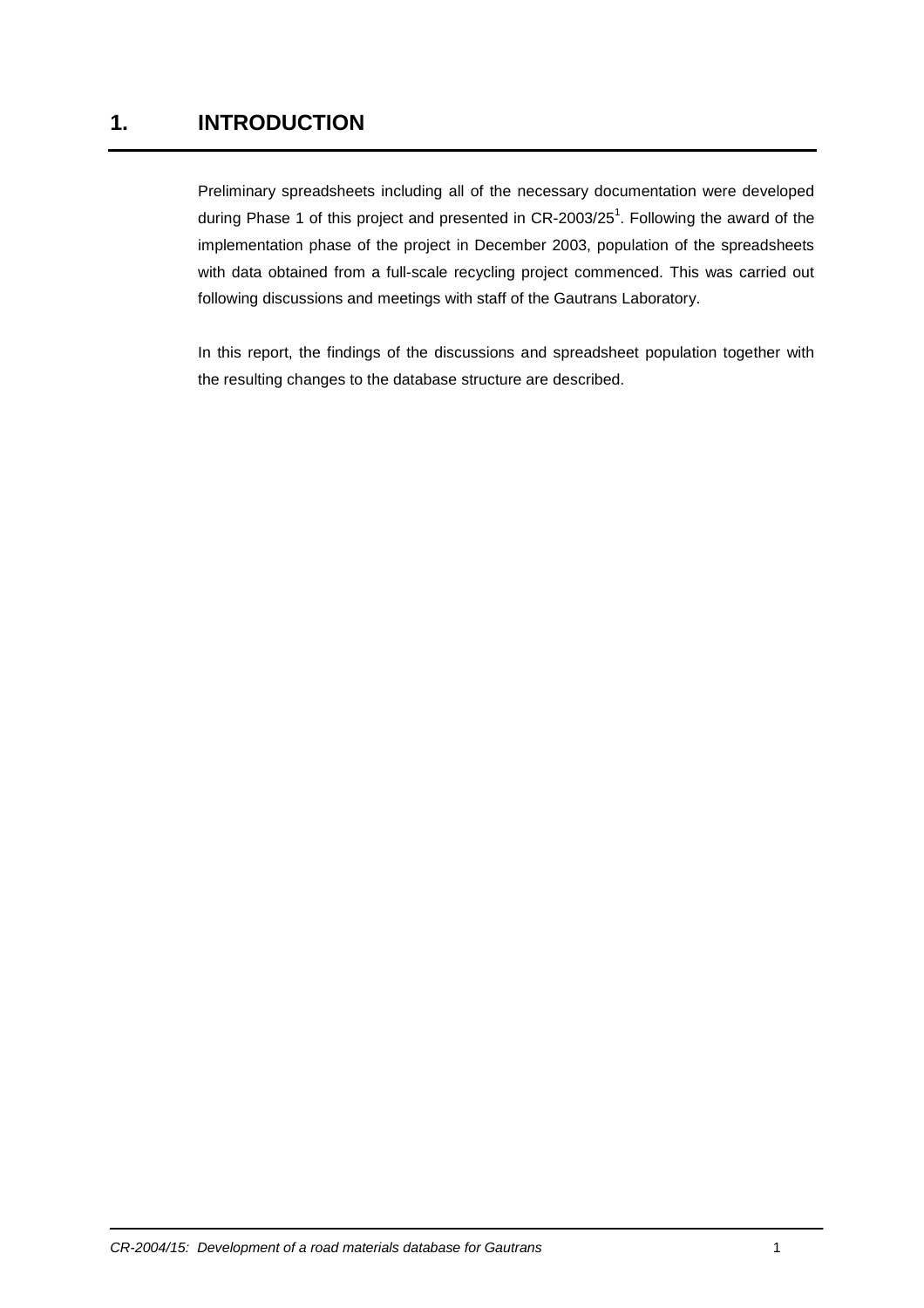The proposal for implementation of the project indicated that a workshop with Gautrans, CSIR and selected practitioners would be held during which the database would be populated using real data (Road P243 was suggested).

Various discussions were held with Gautrans and the available information regarding Road P243 was obtained. During the discussions, it was evident that the summarised construction (as-built) records were insufficient for use in the database, as they consisted primarily of mean test results with their associated statistical properties (eg standard deviations). In order for the database to be of any benefit, the actual data at specific chainages is essential. Gautrans then obtained the more complete information for the project from the relevant consultants.

A review of this information indicated that no benefit would be obtained by holding a workshop during which this data would be put into the database, due to the anticipated duration of this exercise. Transportek thus undertook to input the necessary data in order to identify problems and shortcomings. This was done for a number of kilometres near the HVS test sites on Road P243. A meeting was then held with Gautrans and Ms Verbruggen to discuss the way forward.

At this meeting it became evident that the Inventory portion of the database essentially duplicated much of the information in the PMS database inventory. It was thus decided that this could be eliminated completely and the road materials database would be linked directly to the PMS inventory.

Certain properties included in the road materials database inventory and not included in the PMS inventory would need to be added to the materials database spreadsheets where necessary.

Similarly, the traffic component of the materials database inventory could be linked to the traffic database in use at Gautrans and thus eliminate the need for this information. It should be noted, however, that up-to-date traffic information will be necessary during use of the database for road performance modelling analysis.

The original database required climatic information (monthly rainfall) for each site. After discussions with Gautrans personnel, it was decided that this would be an onerous and probably unnecessary task. As the South African Weather Service (situated in Rigel St, Erasmus Rand: Cell 082 233 8484) maintains daily records from numerous stations around the country, it is proposed that this source of information be utilised for any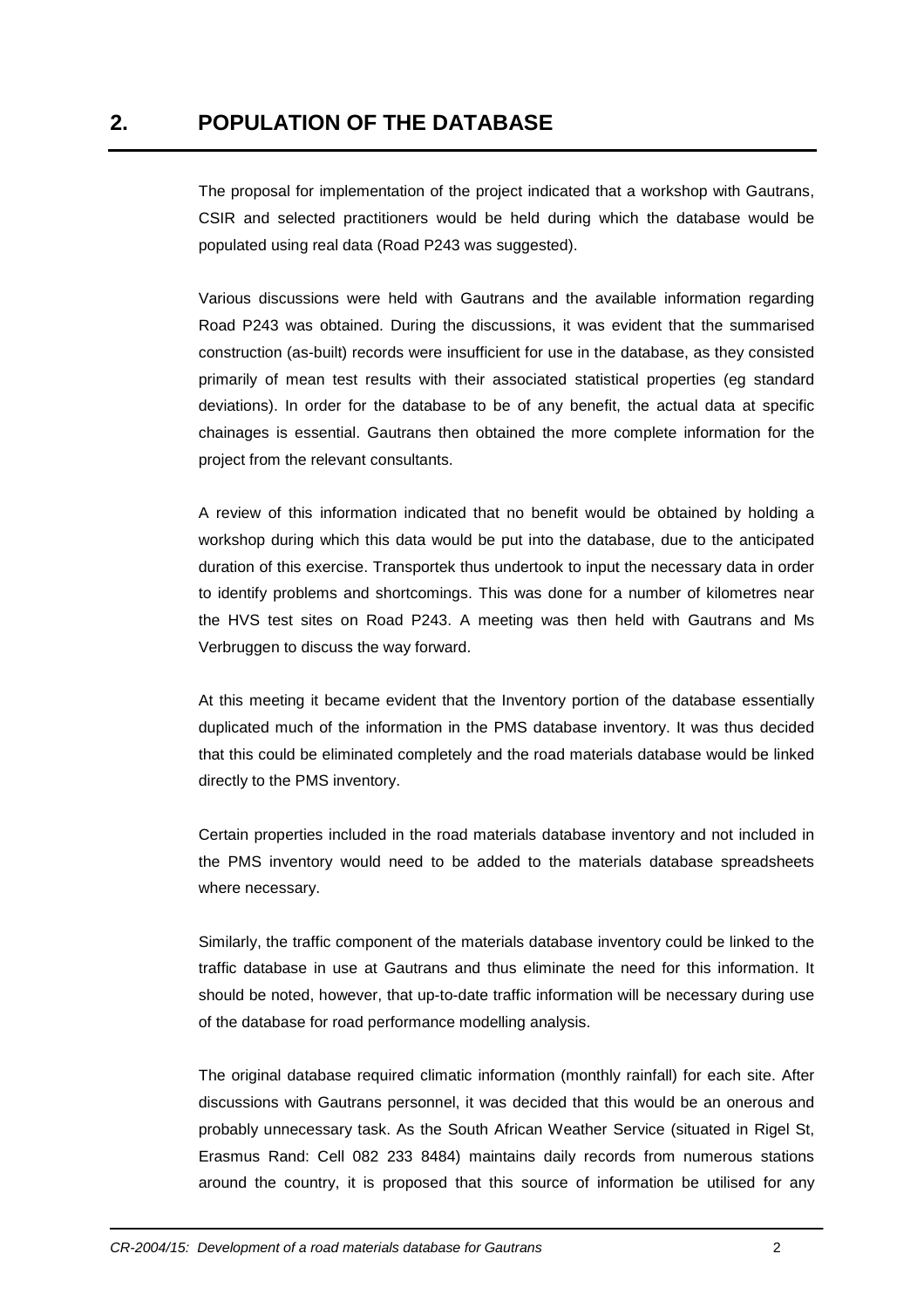climatic data required. Specific details for a road would thus need to be obtained from the nearest weather station to the road. Although it is known that rainfall is highly variable with strong localised influences, the information obtained in this manner is generally considered to be adequate. Intense rainfall that affects road performance is usually more widespread than localised rainfall that has a lesser influence on road performance, particularly of sealed roads.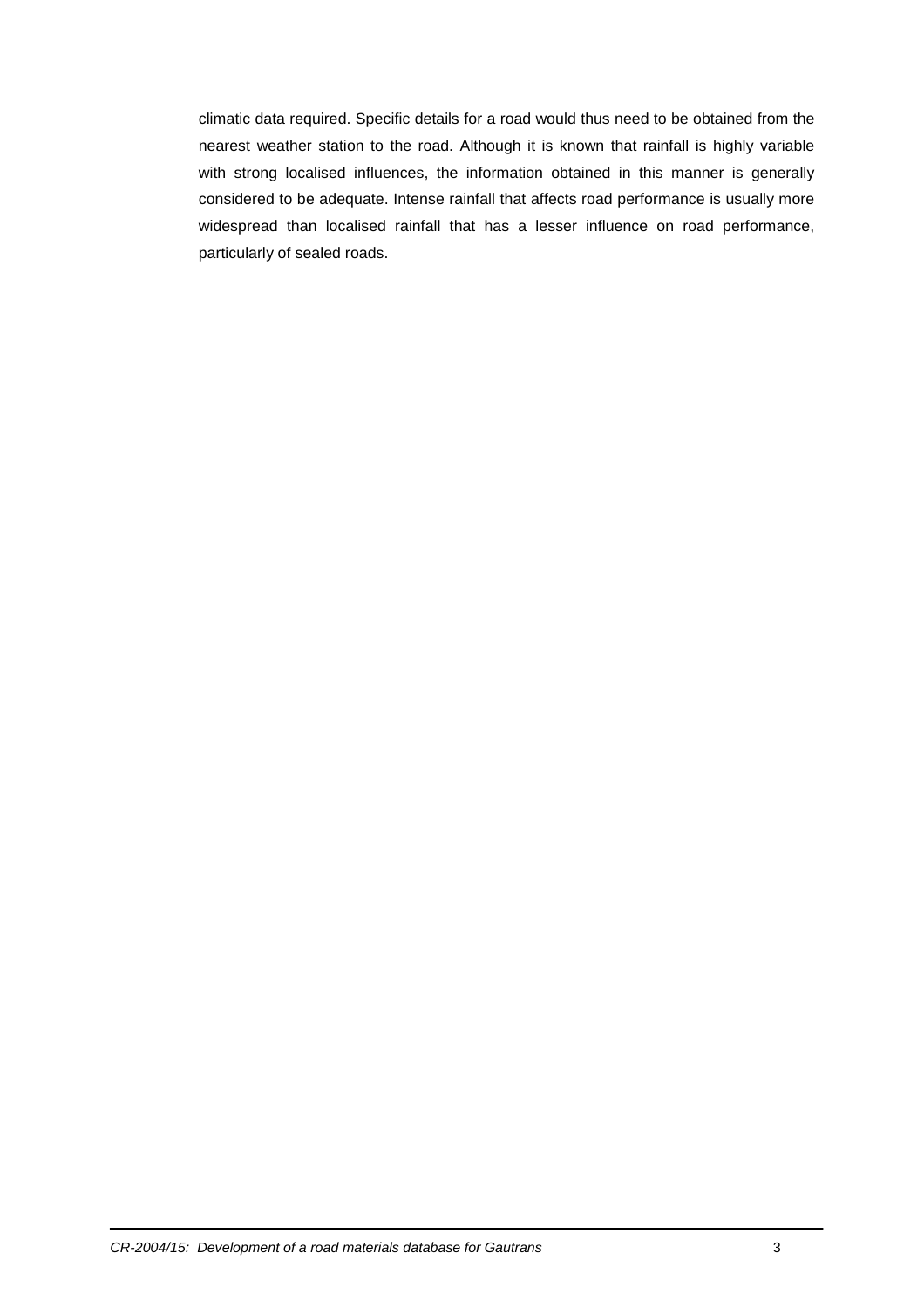With the elimination of the inventory component of the database, additional data was necessarily required in the road data component. In addition, the use of links as would be defined in the inventory falls away and for each road a continuous record of material and test information by chainage is developed.

Redefinition of the spreadsheets also indicated that single structures for each component (layer) of the road including all roads would be cumbersome. It was thus decided that separate workbooks be retained for individual roads in which all data pertaining to each pavement layer in the road would be entered. In this way, analysis of individual problems or sections of road would be more direct, and updating following maintenance or rehabilitation would be simpler. The road number will link each road to the inventory. Sub-levels store data on the subgrade, each layer and the surfacing with additional sublevels storing data on the specific base and surfacing design details. These include specific investigations such as stabilization designs for treated materials, Marshall testing for asphalt, concrete mix designs and specialised testing such as dynamic triaxial testing.

The following minimum data requirements were considered necessary:

#### **Subgrade**

- Chainage
- Grading (per cent passing 63, 53, 26.5, 19, 13, 9.5, 6.7, 4.75, 2.0, 0.425 and 0.075 mm sieves), grading modulus and maximum size)
- Atterberg Limits (liquid limit, plastic limit, plasticity index, bar linear shrinkage)
- Mod AASHTO maximum dry density and optimum moisture content
- California Bearing Ratio (at 100, 98, 95 93 and 90 per cent Mod AASHTO compaction) and swell
- Material classification (Weinert<sup>2</sup>, COTO<sup>3</sup> and AASHTO<sup>4</sup>)
- Field information (density, moisture content and relative compaction)

#### **Lower selected and upper selected layers**

- As for subgrade: plus
- **Thickness**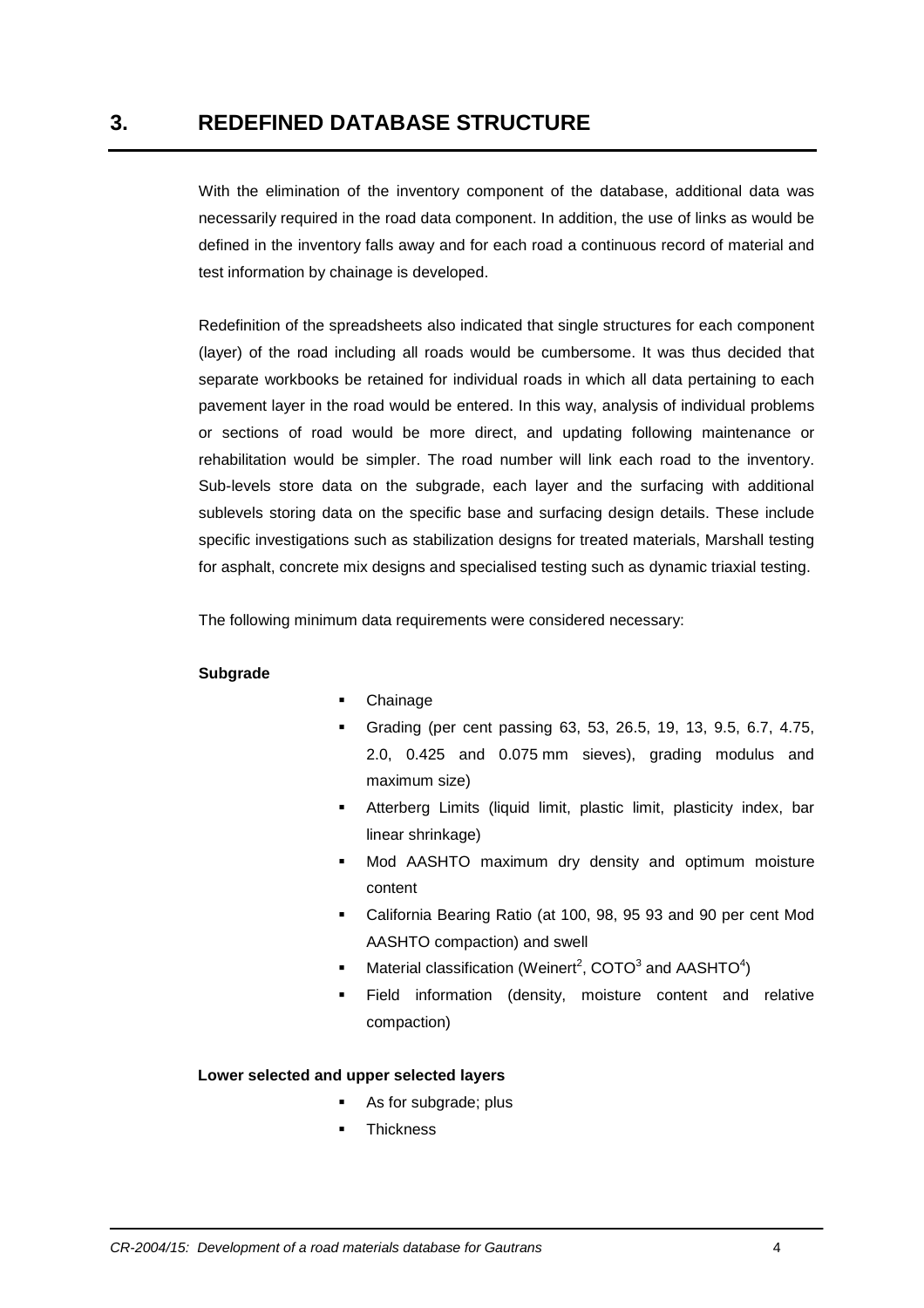#### **Lower and upper subbase layers**

- As for selected layers; plus (for pre and post construction)
- **Stabilizer detail (type, content, unconfined compressive strength** (UCS), indirect tensile strength (ITS) and initial consumption of stabilizer (ICS))

#### **Base**

- As for subbase layers; plus
- Aggregate strength data (10%FACT, ACV, wet/dry 10%FACT ratio)
- **Flakiness**

#### **Base design detail**

#### Untreated material

- Chainage and sample number for material removed from the road
- Borrow pit number and sample number for material sampled in borrow pits
- Grading (per cent passing 63, 53, 26.5, 19, 13, 9.5, 6.7, 4.75, 2.0, 0.425 and 0.075 mm sieves), grading modulus, maximum size and flakiness index
- Apparent relative density, bulk relative density and water absorption
- Atterberg Limits (liquid limit, plastic limit, plasticity index, bar linear shrinkage)
- Mod AASHTO maximum dry density and optimum moisture content
- California Bearing Ratio (at 100, 98, 95, 93 and 90 per cent Mod AASHTO compaction) and swell
- Material classification (Weinert, COTO and AASHTO)
- pH, electrical conductivity and soluble salt content
- Aggregate Strength (10%FACT, aggregate crushing value (ACV), aggregate impact value (AIV))
- **Durability (durability mill index (DMI))**

#### Treated material (cementitious stabilizers)

- **Stabilizer type and content**
- $ICS$
- Strength (UCS, carbonated UCS, ITS and strain at break)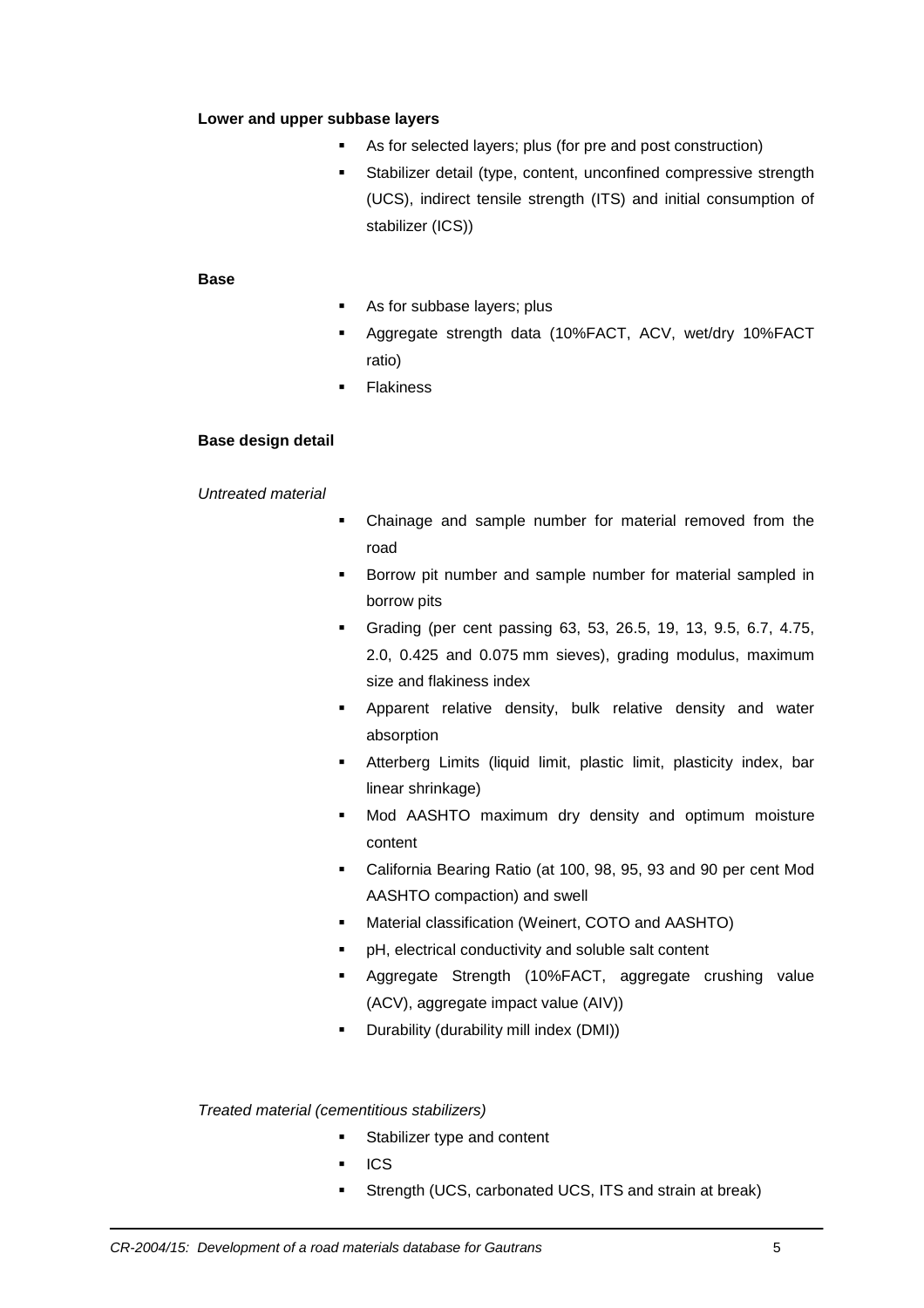- **Atterberg limits after treatment**
- **•** Durability (wet and dry brushing, erosion, erodibility)

#### Treated material (bituminous stabilizers)

- **Stabilizer type and content**
- **Strength (UCS, ITS and strain at break)**
- **Atterberg limits after treatment**
- **•** Durability (test to be determined)

#### **Prime**

- Chainage
- Prime type
- **Application rate**
- **Spray temperature**
- **Kinematic viscosity**

#### **Tack coat**

As for prime

#### **Surfacing**

- Chainage
- Seal
	- Average least dimension (ALD)
	- Aggregate strength (10%FACT and ACV)
	- Water absorption
	- Binder application
	- Stone application
- Asphalt
	- Marshal stability and flow
	- Maximum theoretical relative density and bulk relative density
	- Thickness
	- Density
- **Concrete** 
	- Strength

#### **Reseals**

**As per surfacing** 

#### **Surfacing design detail**

- Source (stone, binder, batching plant)
- **Aggregate**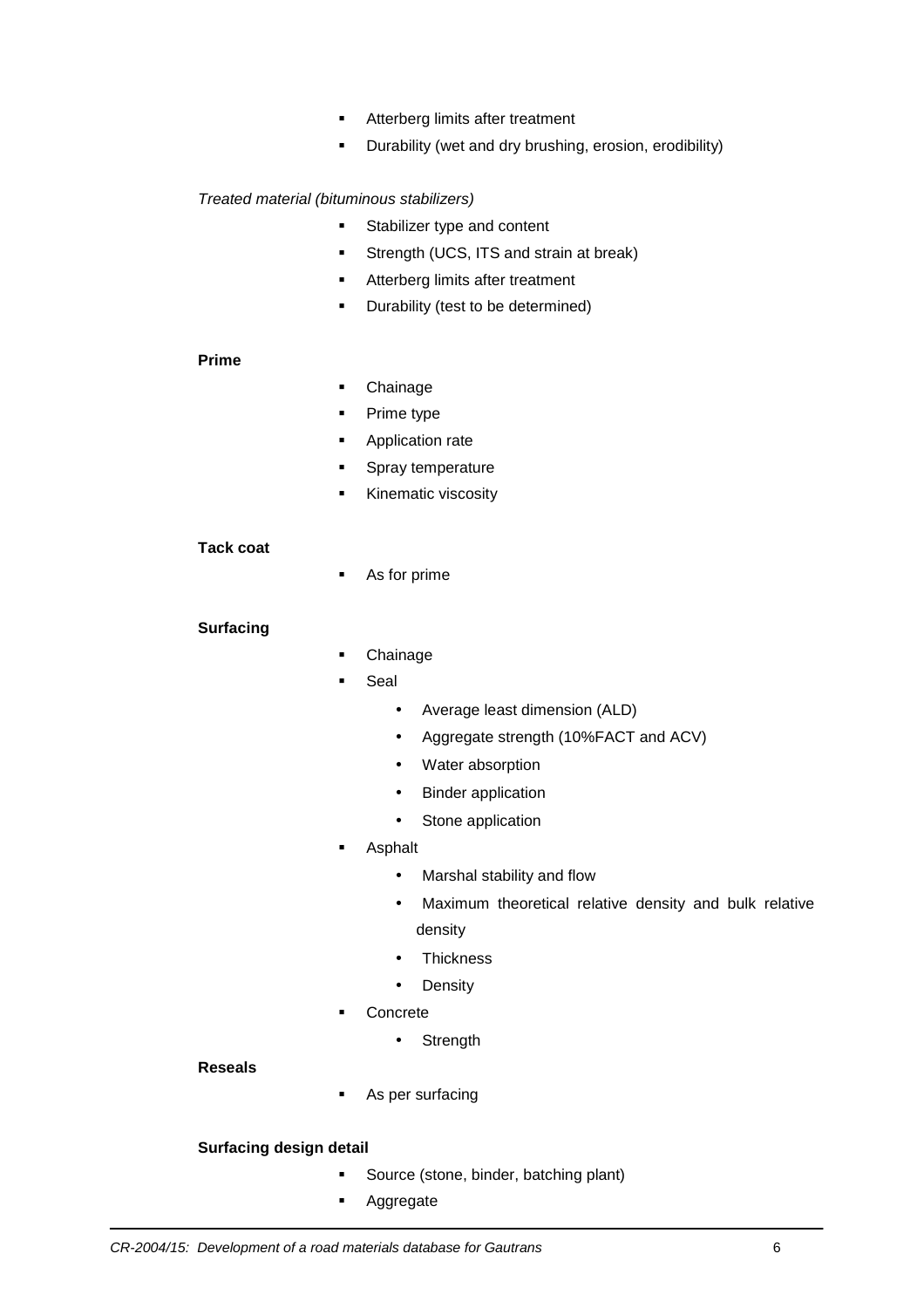- Grading analysis
- Flakiness index
- Average least dimension
- Sand equivalent
- Durability (10%FACT, aggregate crushing value (ACV), polished stone value (PSV))
- Binder/asphalt
	- Penetration (before and after rolling thin film oven test)
	- Softening point (before and after rolling thin film oven test)
	- Viscosity (before and after rolling thin film oven test)
	- Ductility (before and after rolling thin film oven test)
	- Spot test
	- **Adhesion**
	- Water content
	- Particle charge
	- **Binder content**
	- Permeability
- Marshall mix design properties (voids in mix, voids in mineral aggregate, indirect tensile strength, dynamic creep)
- **Ball penetration**
- Concrete
	- Water : cement ratio
	- Cement content
	- **Slump**
	- **Strength**

Cross-reference to relevant paper files and reports on seal/asphalt/concrete design must be included. In addition any other reports relating to the road, such as rehabilitation designs, deflection measurements (usually related to the PMS or investigations of specific problems) must be cross-referenced.

In order to optimise use of the database, an effective search facility that can isolate and extract data for individual projects, test methods, material types, climatic indices, etc will be essential.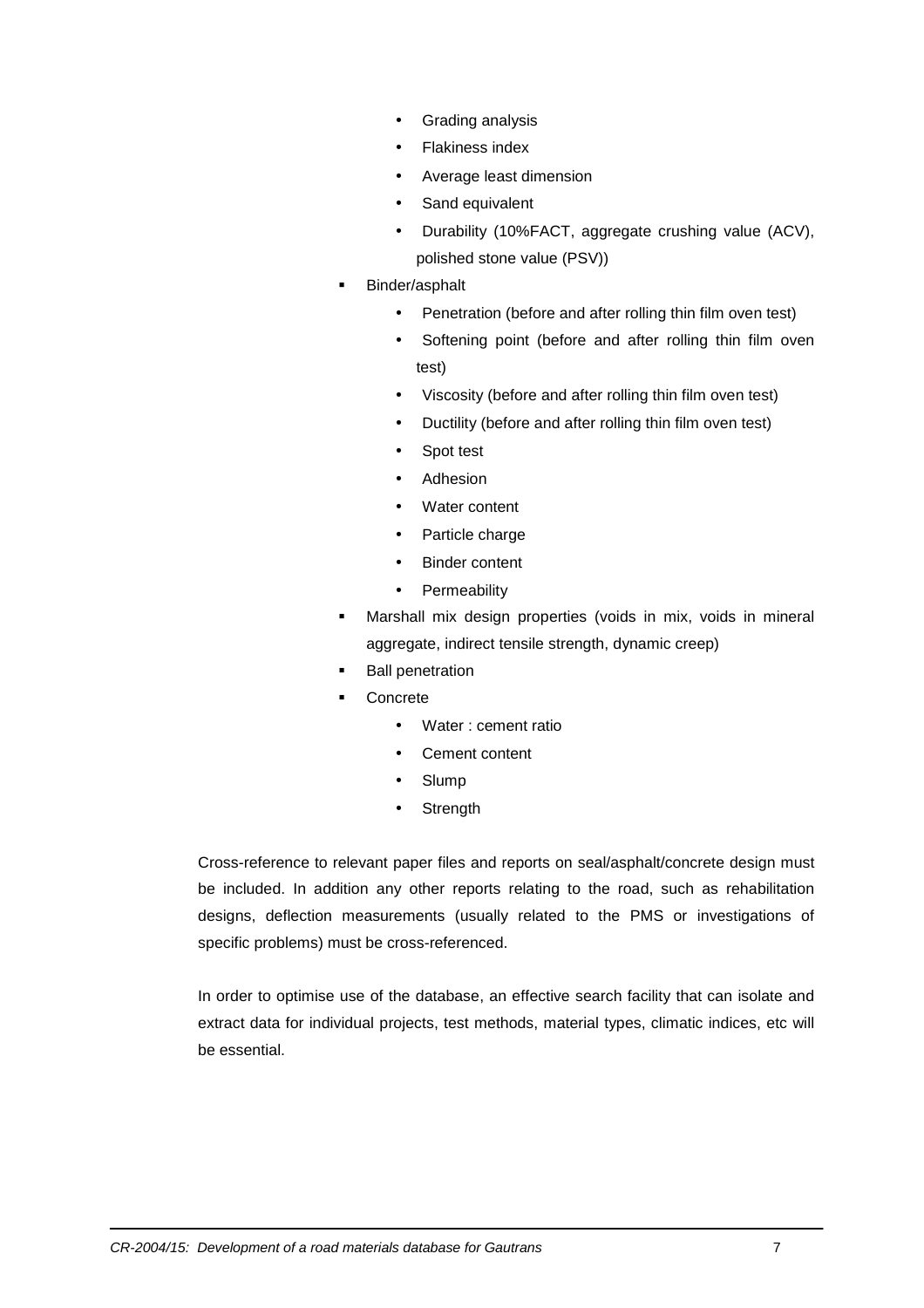## **4. DEVELOPMENT OF THE DATABASE**

The revised database structure was applied to the workbook and the formats modified. Each project will only consist of one workbook, with up to eleven (11) individual spreadsheets. Only the relevant spreadsheets need be completed for each road. Where rehabilitation or maintenance is carried out, only the information pertaining to the new works (often only base and surfacing) will be available. Information related to the underlying layers will need to be extracted from older records in order to build up a complete database for each road.

The workbook for each road consists of the following worksheets:

- **Subgrade**
- Lower selected layer
- Upper selected layer
- Lower subbase
- Upper subbase
- Base
- Base design detail
- Prime
- Tack coat
- **Surfacing**
- Surfacing design detail

The data requirements listed in Chapter 3 are accommodated in these worksheets.

Examples of the worksheet formats, with data from Road P243/1 (Vereeniging to Heidelberg) are provided as an illustration in Appendix A.

To assist with data input and interpretation, many of the spreadsheet cells have been supplemented with comments boxes. These provide equivalents of drop-down menus, help screens and various pertinent comments regarding the contents and required input of the cells.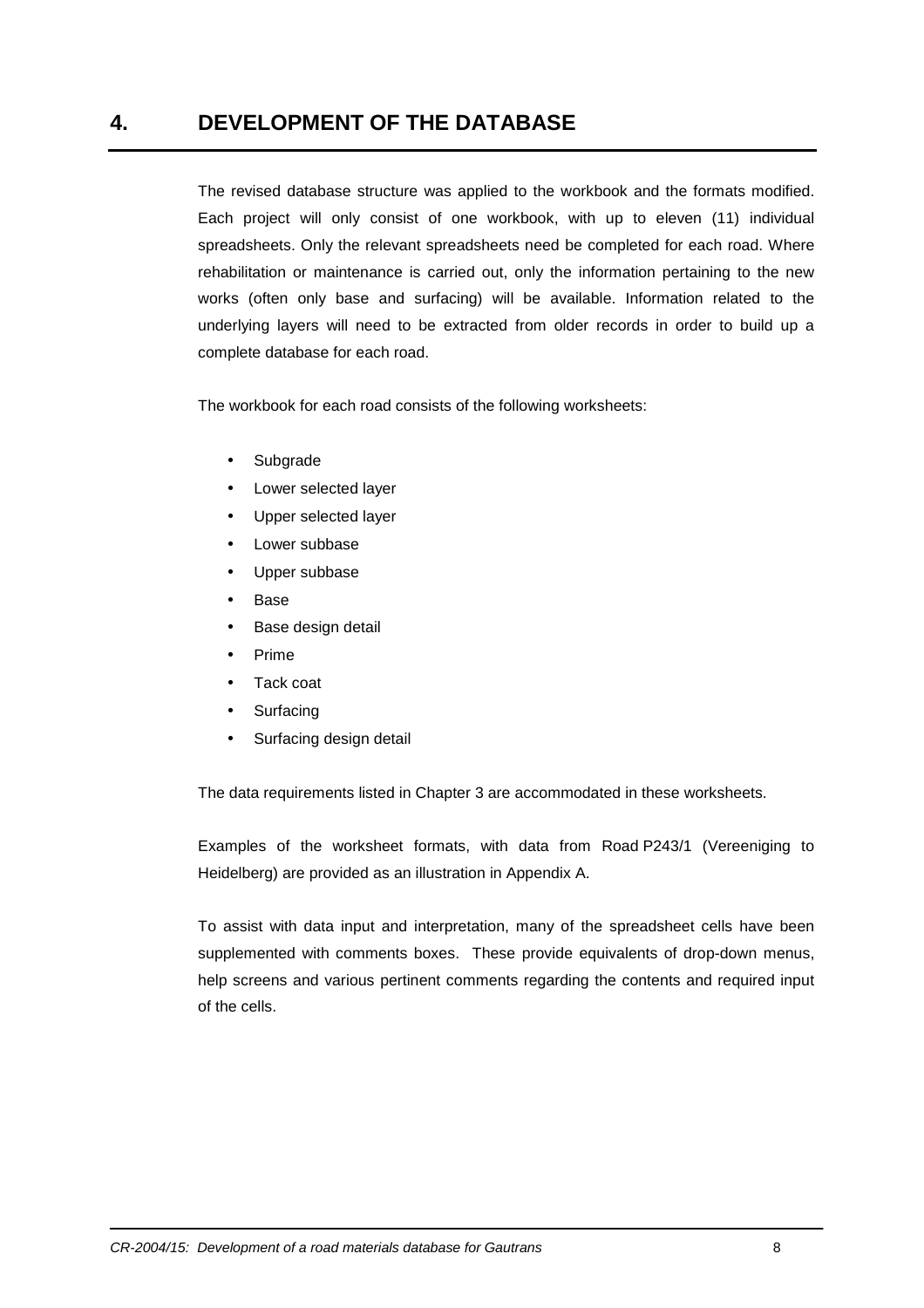#### **5.1. Existing data formats**

At the end of construction, a summary of the construction process, plans, cross-sections and as-built material data is presented to Gautrans by the Consulting Engineer. This is typically in hard copy form although the materials data are often provided as electronic copies using spreadsheets. The format of these spreadsheets complies with TMH10, "Manual for the completion of as-built materials data sheets"<sup>5</sup>.

Form AB4 in TMH10 requires most of the data specified for collection and input into the database. However, the individual data presented on this sheet cover a section of road (or job lot) and many of the requirements are presented as means and standard deviations and are thus not suitable for use in the database. The accompanying test result summaries in the control test summary files presented to Gautrans, however, contain all of the relevant information on various forms specific to the Consultant/project.

This data needs to be provided to Gautrans in the format of the spreadsheets provided (Appendix A) for direct input into the database.

#### **5.2. Database input**

Extracting the data from the Control Test Summary paper file was extremely timeconsuming, hence the need to ensure that all test and control data is provided in the format described above. Once the database has been established and any final minor changes made to the spreadsheets, it is recommended that all Consultants engaged for supervision of Gautrans Projects make use of these spreadsheets on their projects. Data can then be transferred directly into the database from these spreadsheets.

If the data is not provided in such a standard format, it is unlikely that this data will ever be captured effectively into the database, based on the pure volume of data generated during typical projects.

#### **5.3. Specific Design Data**

For treated base and surfacing designs in particular, design testing is carried out early in the project. This necessarily requires the use of randomly selected borrow pit samples,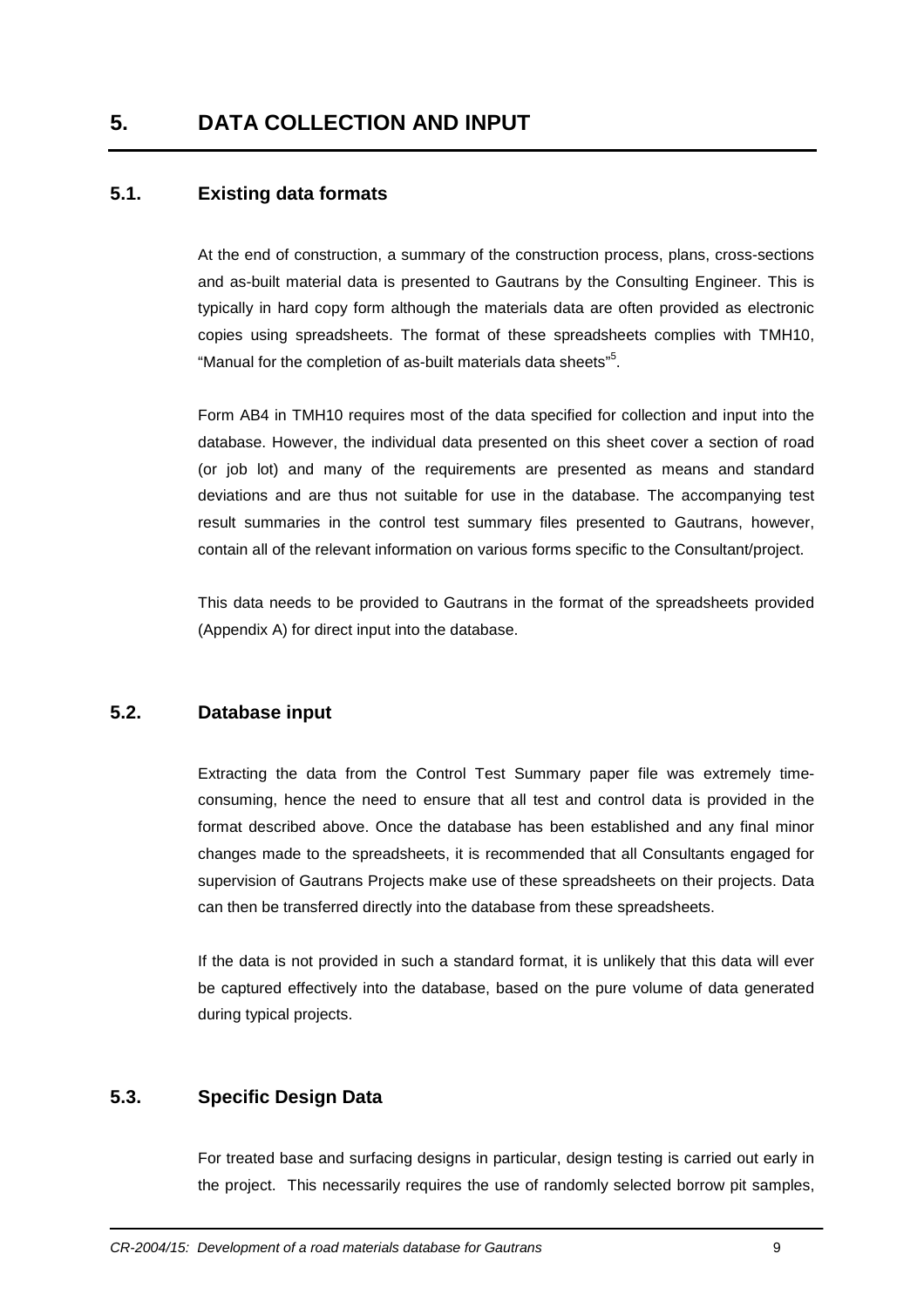centre line samples on recycling projects, or samples from quarries or batching plants. The test results obtained are thus not necessarily related to any specific chainage on the road. During designs involving treatment of materials using, for example, bitumen, cement or lime, numerous tests to determine optimum stabilizer contents, material strengths or moduli, durability, etc are carried out. The tests selected and the test parameters (eg confining pressures and loading rates in triaxial tests) tend to vary from laboratory to laboratory and depending on the pavement design parameters. Much of this data is often available only in the form of design reports or documentation and these need to be filed in a system that can be easily accessed according to the report numbers recorded in the appropriate spreadsheets and database files.

#### **5.4. Responsibilities**

It is important that a Gautrans staff member is appointed as a champion of the data base, to ensure that all data is collected, entered into the data base and properly verified. This person would also liaise with the Project Engineer for all projects to ensure that the data is presented in the correct format and is manageable. The need for the data to be presented in the appropriate format should be included in the contract documentation for each project.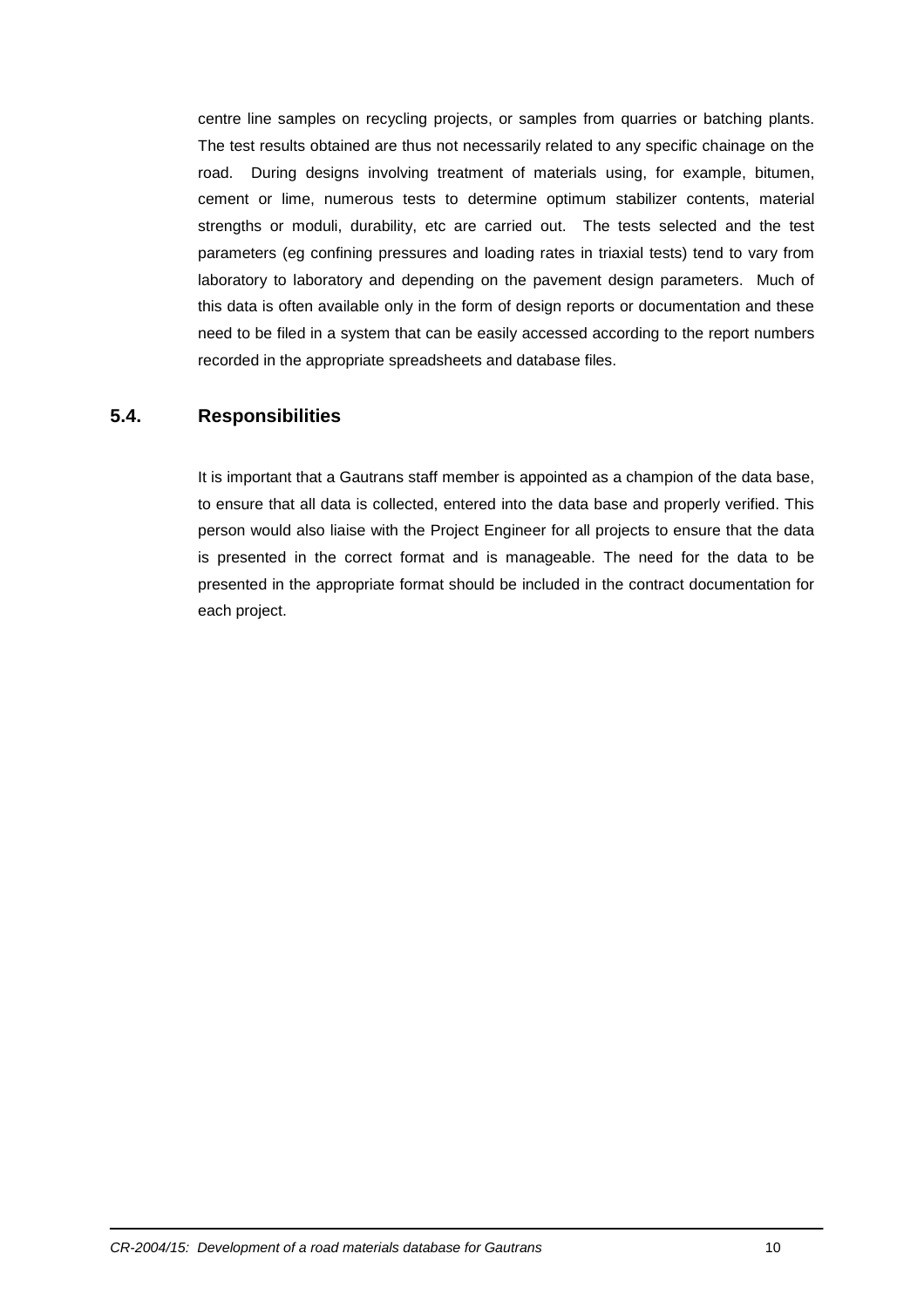## **6. CONCLUSIONS**

Following the initial development of the input needs for a road construction materials database, various implementation requirements arose. This report summarises the refinement of the spreadsheets developed for data input into the database following discussions and after carrying out a data entry exercise. Various changes to the proposed database were considered necessary to minimise the effort and time needed to capture the data.

The most important of these was to eliminate the need for a data inventory for each road and using the existing PMS data inventory records.

Revised spreadsheets that will allow all of the pertinent data to be captured on site and transferred directly to the database have been prepared.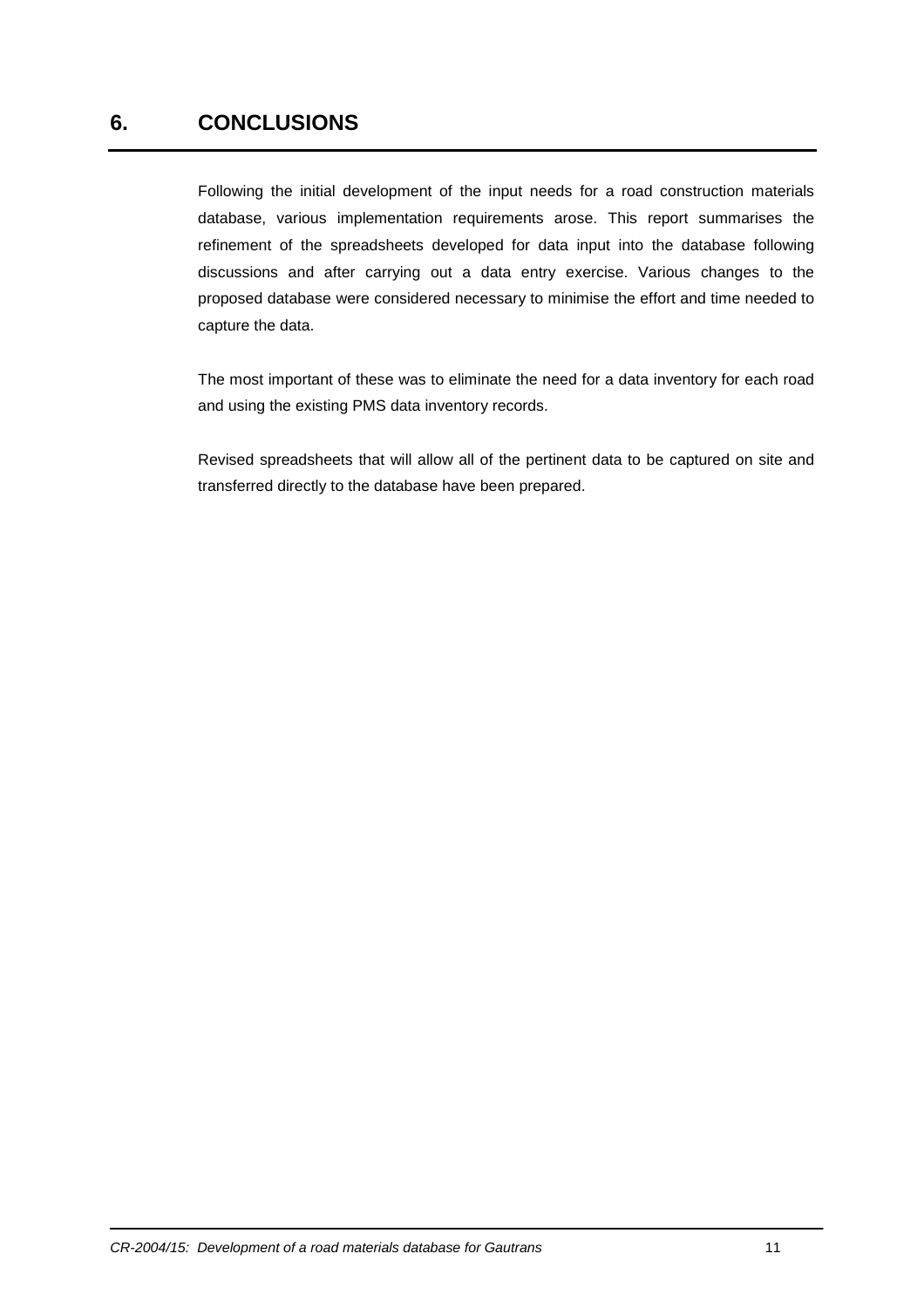- 1. JONES, D. and Paige-Green, P. 2003. **Development of a road materials database: Interim Report: 1st Draft**. Pretoria: CSIR, Transportek. (Report No CR-2003/25).
- 2. WEINERT, H.H. 1980. **The natural road construction materials of southern Africa**. Pretoria: Academica.
- 3. **Standard specifications for road and bridgeworks for state road authorities**. 1996. Pretoria: Department of Transport (Committee of Transport Officials (COTO)).
- 4. **Standard specifications for transportation materials and methods of sampling and testing**. 1974. Washington, DC: American Association of State Highway and Transport Officials (AASHTO). (Part 1 - Specifications).
- 5. **Manual for the completion of as-built materials data sheets**. 1993. Pretoria: Department of Transport. (Technical Methods for Highways, TMH10).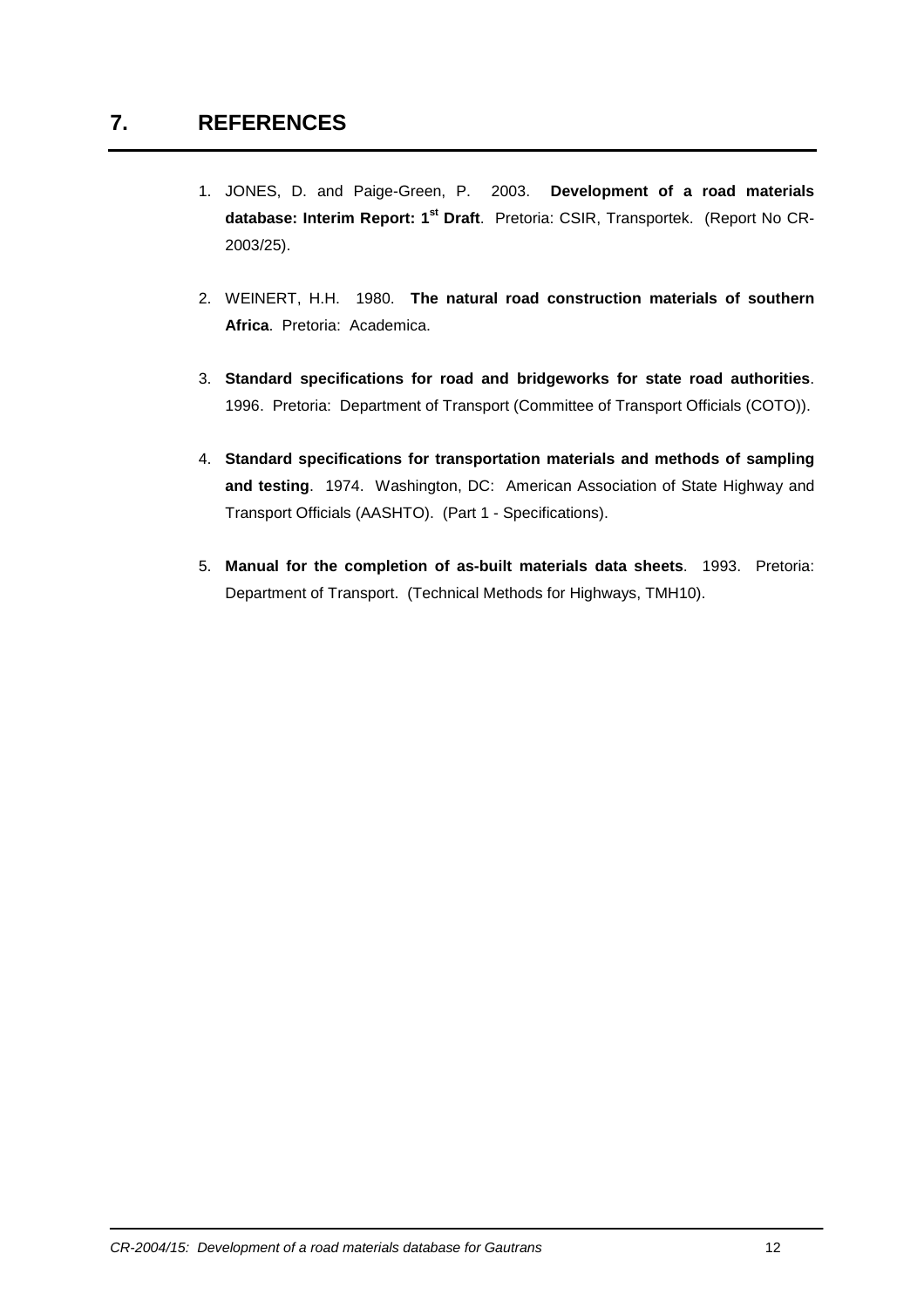**APPENDIX A** 

 **SPREADSHEET FOR TEST DATA CAPTURE**